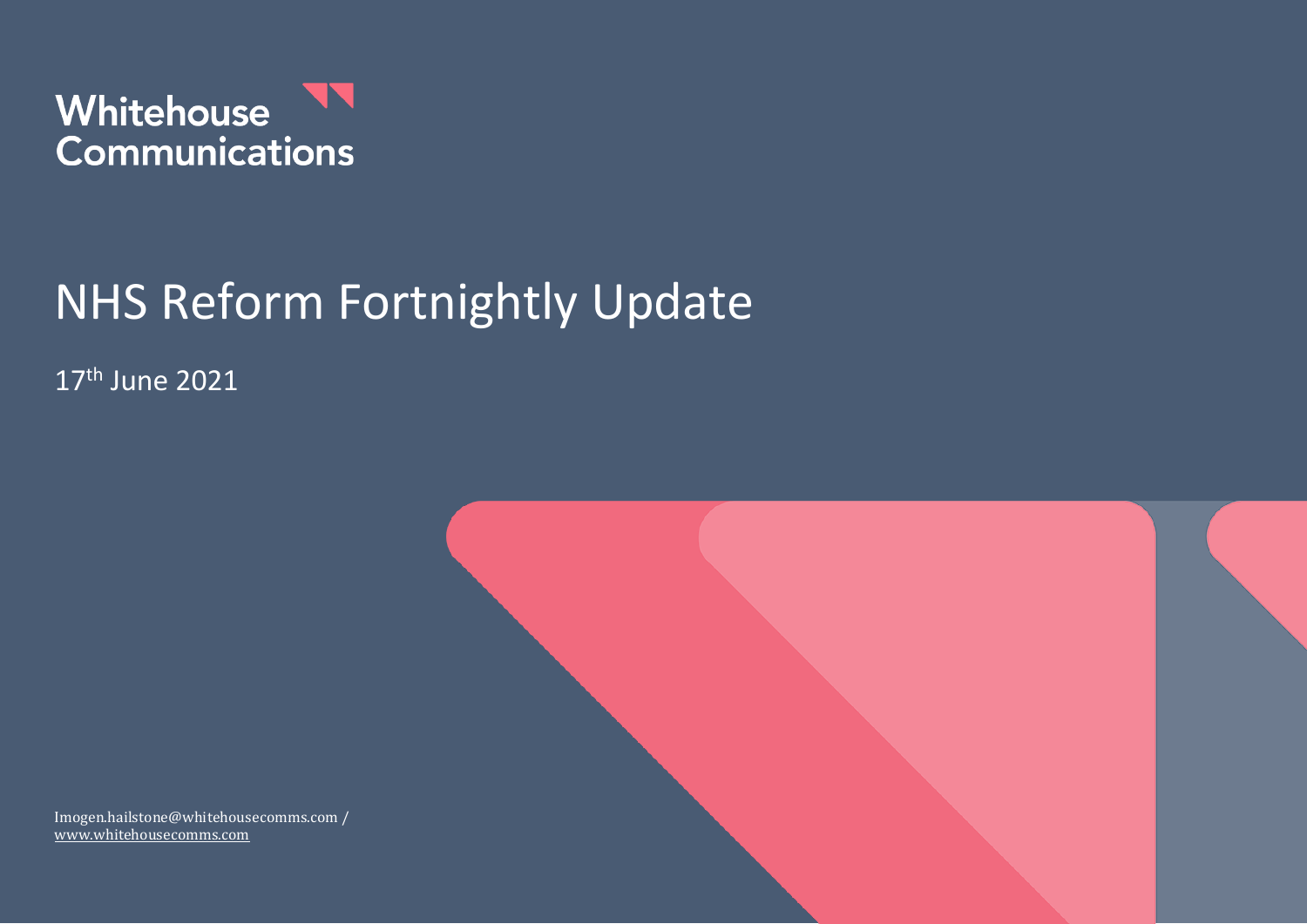## Retrospective report: 4th June – 17th June

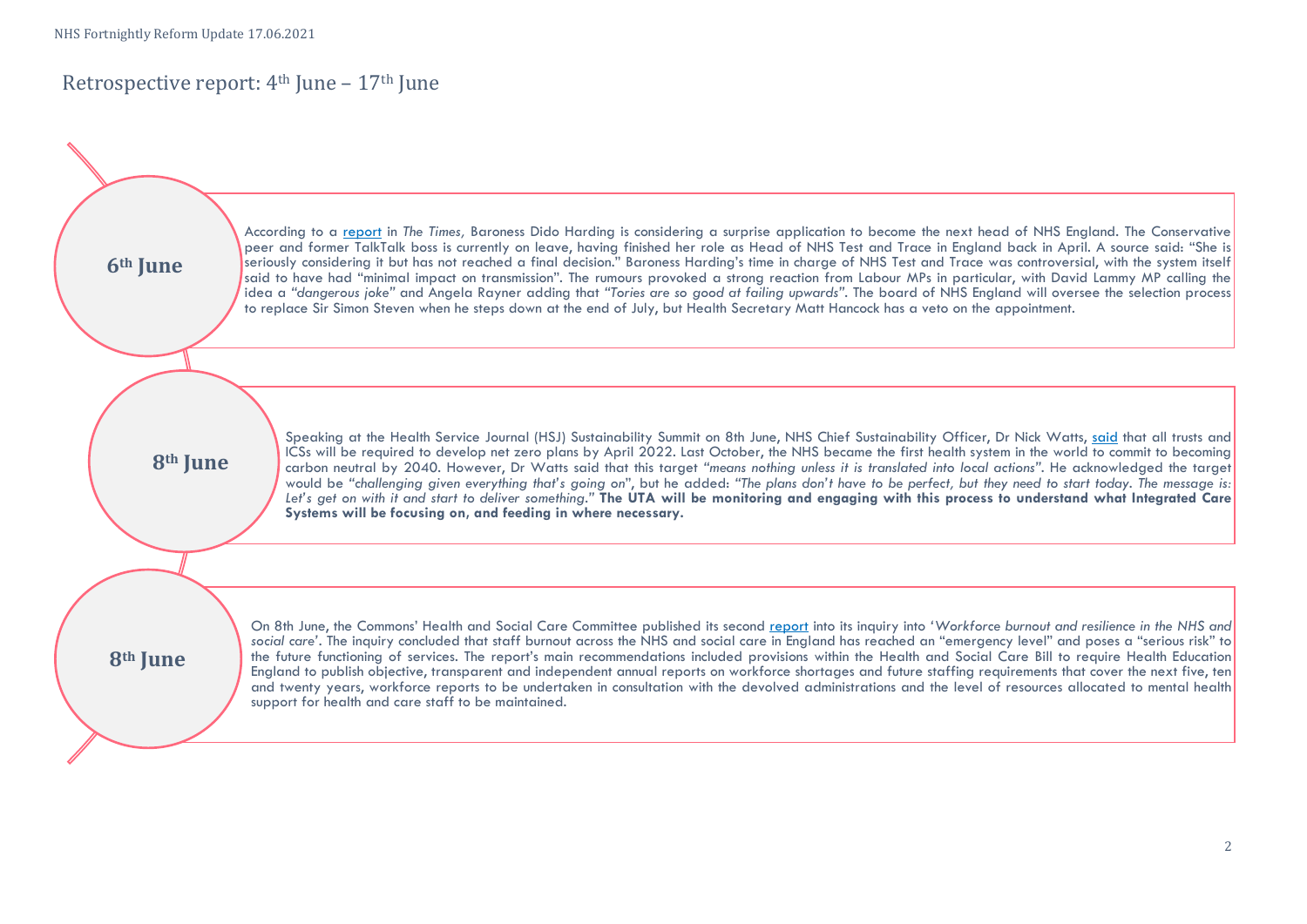| 13 <sup>th</sup> June | NHS England announced that 14 areas of the country will benefit from new clinics which will offer a 'one stop shop' for women suffering from incontinence and<br>other pelvic floor issues. The clinics, which will provide additional support to up to 175,000 women each year, will bring together midwives, specialist doctors<br>and specialist physiotherapists. They will also provide training and support for local clinicians including GPs. According to research, one in three women<br>experience urinary incontinence in the first year after giving birth and up to three quarters of these women continue to experience this in the following 12 years.<br>A further one in 10 women experience faecal incontinence and another one in 12 will have a pelvic organ prolapse.                                                                                                                         |
|-----------------------|---------------------------------------------------------------------------------------------------------------------------------------------------------------------------------------------------------------------------------------------------------------------------------------------------------------------------------------------------------------------------------------------------------------------------------------------------------------------------------------------------------------------------------------------------------------------------------------------------------------------------------------------------------------------------------------------------------------------------------------------------------------------------------------------------------------------------------------------------------------------------------------------------------------------|
|                       | Professor Jacqueline Dunkley-Bent, NHS England's Chief Midwifery Officer, said: "Our message to women is that issues like incontinence are preventable and<br>treatable and that the NHS is there for them if they need support, including at these 14 new sites."                                                                                                                                                                                                                                                                                                                                                                                                                                                                                                                                                                                                                                                  |
|                       |                                                                                                                                                                                                                                                                                                                                                                                                                                                                                                                                                                                                                                                                                                                                                                                                                                                                                                                     |
|                       | Speaking at the NHS Confederation Conference on 16th June, Julian Kelly, NHSE's Chief Financial Officer, said that NHS England will ask health systems<br>to make "tougher" savings in the second half the financial year. During the pandemic, NHS trusts have been operating under a financial regime in which<br>additional funding has been provided and where efficiency targets have been suspended. However, Mr Kelly said that there is now a need to "restore"<br>16 <sup>th</sup> June<br>those normal financial disciplines that were relaxed in 2020-21 and to think about how systems can make real progress on productivity and cut waste at<br>the same time. He also said integrated care systems will need to have developed their capital plans for the next few years "pretty soon" as NHSE looks<br>to collect more data and intelligence on its capital spending needs to put to the Treasury. |
|                       |                                                                                                                                                                                                                                                                                                                                                                                                                                                                                                                                                                                                                                                                                                                                                                                                                                                                                                                     |
| 16 <sup>th</sup> June | The Department for Health and Social Care (DHSC) announced that thousands of patients and NHS staff will benefit from a share of £36 million which will go<br>towards dozens of new artificial intelligence (AI) pioneering projects which will transform the quality of care and the speed of diganoses for conditions such as<br>lung cancer. Matt Whitty from NHS England and NHS Improvement, said that the announcement "demonstrates our backing for a broad range of innovations,<br>including those to improve cancer care and support for our first mental health project. The NHS has the tools in place to become a world leader in testing and<br>deploying new AI technologies that can improve patients' lives and showcase the breadth of talent and ingenuity present throughout the UK across academia,<br>industry and the NHS."                                                                  |
|                       |                                                                                                                                                                                                                                                                                                                                                                                                                                                                                                                                                                                                                                                                                                                                                                                                                                                                                                                     |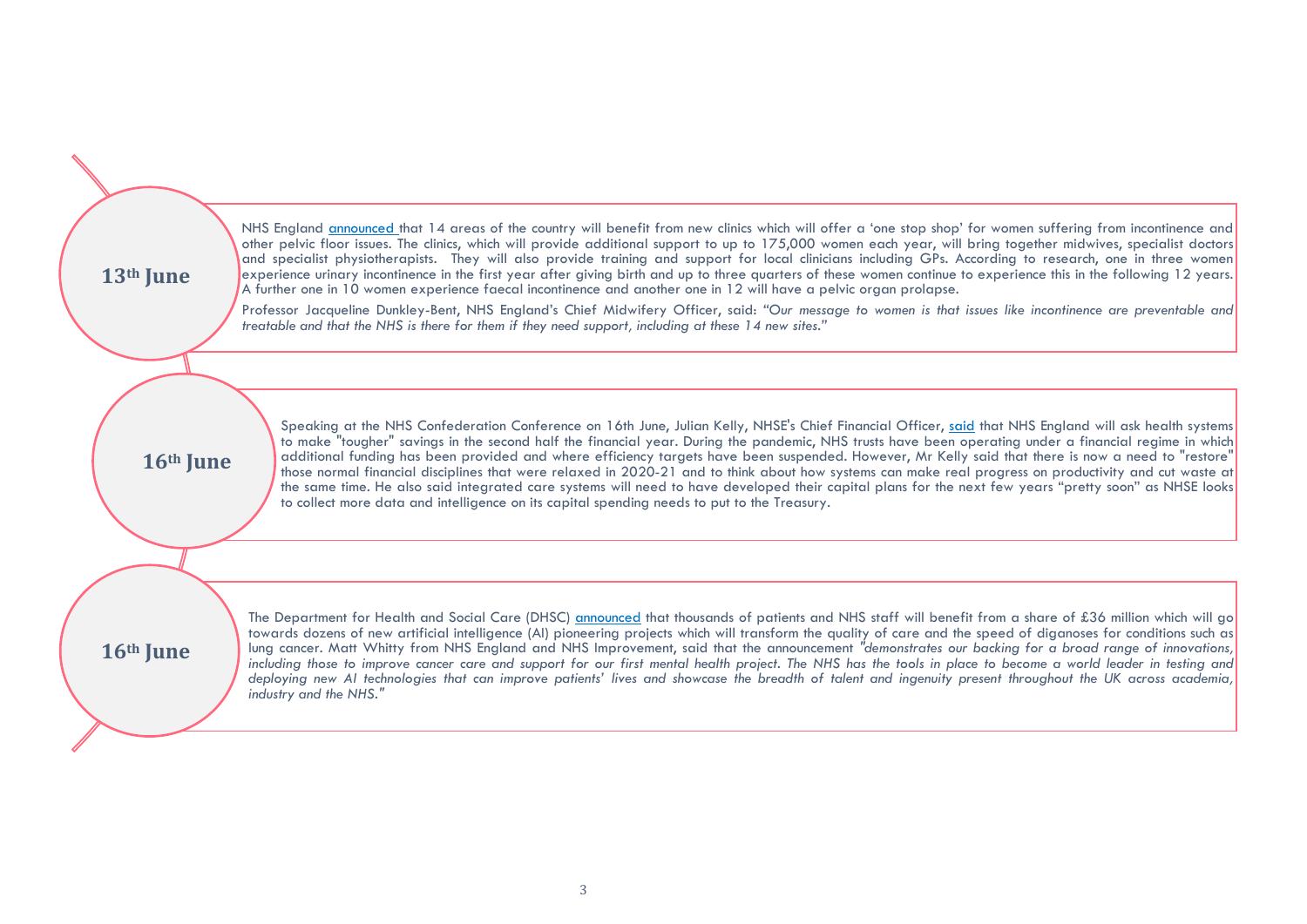Lookahead: 18<sup>th</sup> June -1<sup>st</sup> July

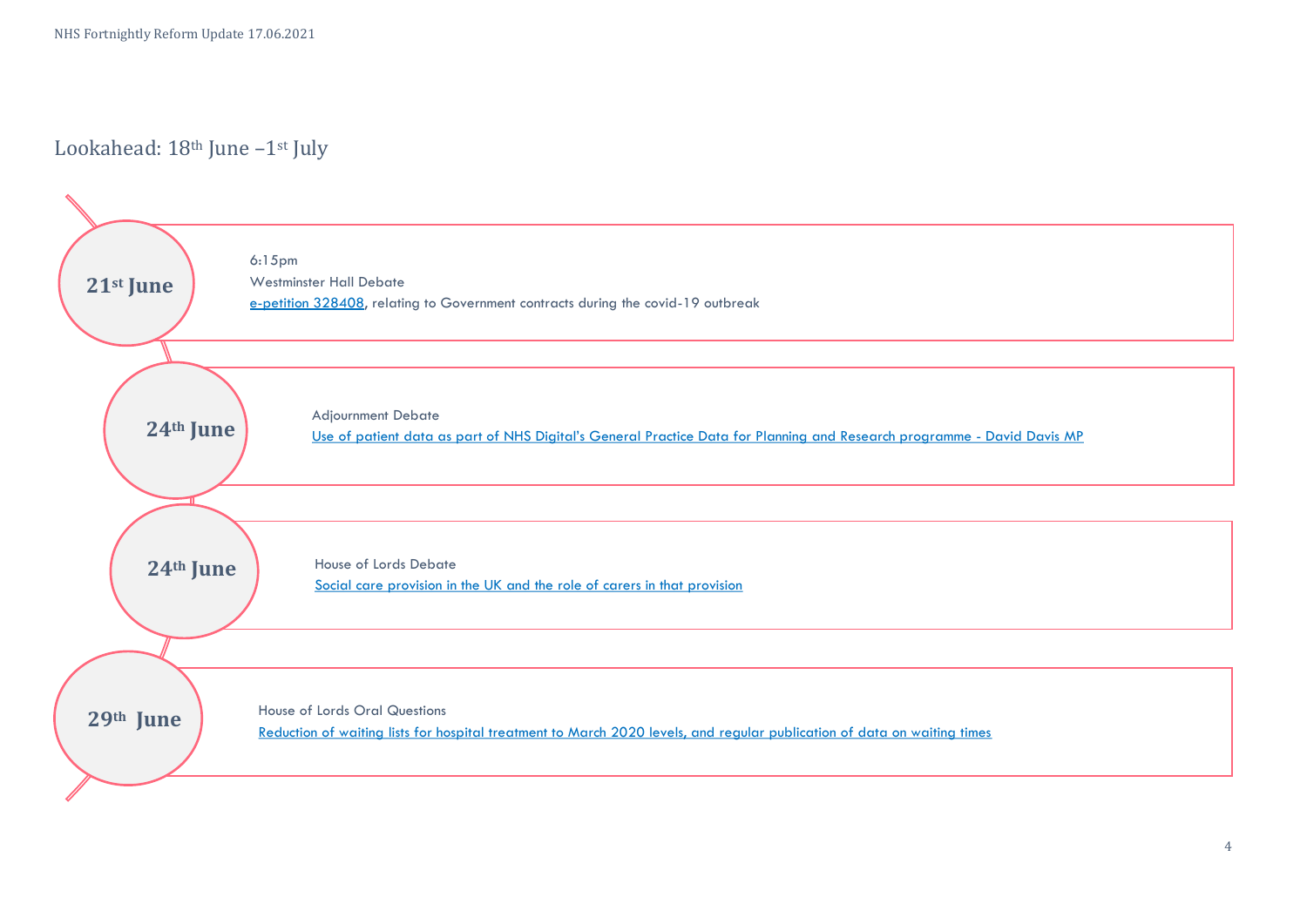NHS Fortnightly Reform Update 17.06.2021

#### **Relevant Select Committee Inquiries that are currently open**

- **Public Accounts Committee -** [Digital Transformation in the NHS](https://committees.parliament.uk/work/479/digital-transformation-in-the-nhs/)
- **Public Accounts Committee** [NHS nursing workforce](https://committees.parliament.uk/work/373/nhs-nursing-workforce/)
- **Public Accounts Committee -** [Adult social care markets](https://committees.parliament.uk/work/1135/adult-social-care-markets/)
- **Health and Social Care Committee –** [Social Care: funding and workforce](https://committees.parliament.uk/work/136/social-care-funding-and-workforce/)
- **Health and Social Care Committee -** [Workforce burnout and resilience in the NHS and social care](https://committees.parliament.uk/work/494/workforce-burnout-and-resilience-in-the-nhs-and-social-care/)
- **Health and Social Care Committee -** [Coronavirus: lessons learnt](https://committees.parliament.uk/work/657/coronavirus-lessons-learnt/)
- **Health and Social Care Committee -** [Coronavirus: recent developments](https://committees.parliament.uk/work/930/coronavirus-recent-developments/)
- **Health and Social Care Committee -** [Department's White Paper on health and social care](https://committees.parliament.uk/work/1068/departments-white-paper-on-health-and-social-care/)
- **Health and Social Care Committee -** [Treatment of autistic people and individuals with learning disabilities](https://committees.parliament.uk/work/1026/treatment-of-autistic-people-and-individuals-with-learning-disabilities/)
- **Health and Social Care Committee -** [Safety of maternity services in England](https://committees.parliament.uk/work/472/safety-of-maternity-services-in-england/)
- **Health and Social Care Committee –** [Supporting those with dementia and their carers](https://committees.parliament.uk/work/1231/supporting-those-with-dementia-and-their-carers/)
- **Housing, Communities and Local Government Committee -** [Long term funding of adult social care](https://committees.parliament.uk/work/1080/long-term-funding-of-adult-social-care/)
- **COVID-19 Committee -** [The long-term impact of the pandemic on parents and families](https://committees.parliament.uk/work/1121/the-longterm-impact-of-the-pandemic-on-parents-and-families/)

#### **Relevant Consultations that are currently open**

- **Department of Health and Social Care -** [Standard adult ready-to-drink oral nutritional supplements: ACBS policy](https://www.gov.uk/government/consultations/oral-nutritional-supplements-acbs-policy)
- **Department of Health and Social Care**, **Welsh Government**, and **Advisory Committee on Clinical Excellence Awards -** [Reforming the national Clinical Excellence Awards scheme](https://www.gov.uk/government/consultations/reforming-the-national-clinical-excellence-awards-scheme)
- **Department of Health and Social Care -** [The appointment and operation of the Patient Safety Commissioner](https://www.gov.uk/government/consultations/the-appointment-and-operation-of-the-patient-safety-commissioner)
- **Department of Health and Social Care -** [NHS holiday pay for voluntary overtime: equalities impact assessment](https://www.gov.uk/government/publications/nhs-holiday-pay-for-voluntary-overtime-equalities-impact-assessment)
- **Medicines and Healthcare products Regulatory Agency -** [MHRA Patient Involvement Strategy consultation](https://www.gov.uk/government/consultations/mhra-patient-involvement-strategy-consultation/proposed-patient-and-public-involvement-strategy-2020-25)